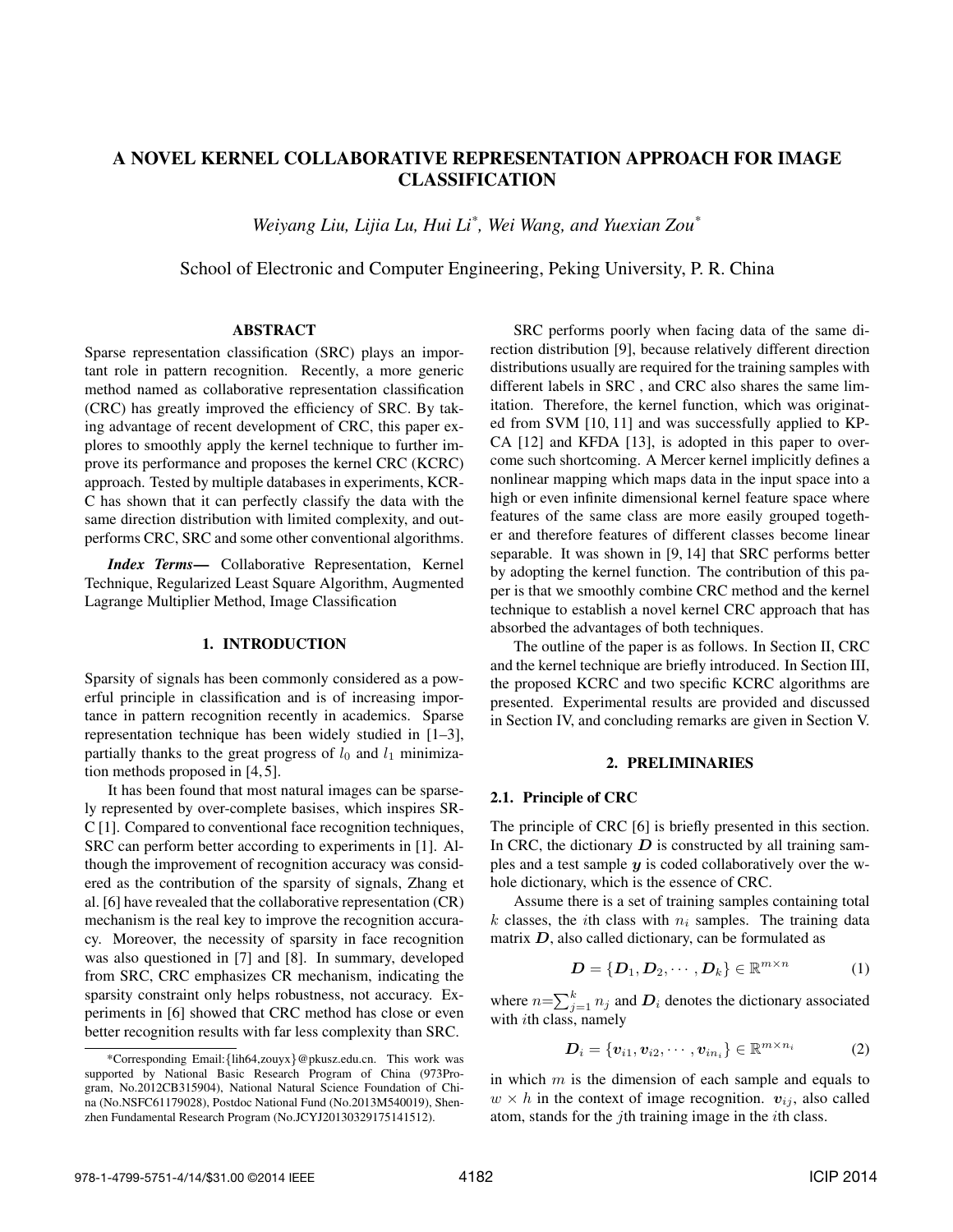According to the representation principle, a test image  $\boldsymbol{\eta}$ belonging to the ith class can be represented by

$$
\mathbf{y} \approx x_{i1}\mathbf{v}_{i1} + x_{i2}\mathbf{v}_{i2} + \cdots + x_{in_i}\mathbf{v}_{in_i}
$$
 (3)

where  $x_{ij} \in \mathbb{R}, j=1, \cdots, n_i$  is the coding coefficient of vector  $v_{ij}$ . By defining the vector  $x = \{x_1, \cdots, x_i, \cdots, x_k\}^T$  in which  $x_i$  is the coding coefficients associated with  $D_i$ , the test sample  $\boldsymbol{\psi}$  can also be formulated as

$$
y \approx Dx \in \mathbb{R}^m \tag{4}
$$

where  $\{0, \dots, 0, x_{i1}, \dots, x_{in_i}, 0, \dots, 0\}$  is the ideal form of the coefficient vector  $x$  in SRC. Only coefficients of the class to which the test sample belongs are non-zero. However,  $x$  is usually not necessary to be sparse in CRC.

The test sample y can be written as  $y=\hat{y}+e$  where  $\hat{y}=$  $Dx$  is the estimated test sample and e is the residual caused by noise, occlusion and etc. The vector  $x$  can be found by solving the constrained optimization problem as follows:

$$
\hat{\boldsymbol{x}} = \arg\min_{\boldsymbol{x}} \|\boldsymbol{x}\|_{l_p} \text{ subj. to } \|\boldsymbol{y} - \boldsymbol{D}\boldsymbol{x}\|_{l_q} \leq \varepsilon \qquad (5)
$$

where  $\varepsilon$  is a small error constant. After Lagrangian formulation, a general model of CRC method is formulated as

$$
\hat{\boldsymbol{x}} = \arg\min_{\boldsymbol{x}} \left( \|\boldsymbol{y} - \boldsymbol{D}\boldsymbol{x}\|_{l_q} + \mu \|\boldsymbol{x}\|_{l_p} \right) \tag{6}
$$

where  $\mu$  is the regularization parameter and  $p, q \in \{1, 2\}$ . The combinations of  $p, q$  values lead to different instantiations of CRC model. For instance, SRC method is under the condition of  $p=1, q \in \{1, 2\}$  and different settings of q is used to handle recognition with or without occlusion. Similar to SRC, CR-C uses the coding coefficients  $\hat{x}$  to obtain the reconstructed image and determine its class label with following equation:

$$
identity(\boldsymbol{y}) = \arg\min_{i} (||\boldsymbol{y} - \boldsymbol{D}_i \hat{\boldsymbol{x}}_i||_2 / ||\hat{\boldsymbol{x}}_i||_2)
$$
 (7)

In fact, the key to reduce the computational complexity is to reasonably set the value of  $p, q$ . Based on different combinations of  $p, q$ , two CRC algorithms were proposed in [6, 15]. One is the CRC regularized least square (CRC-RLS) algorithm with  $p=2$ ,  $q=2$ . Another one is the robust CRC (RCRC) algorithm with  $p=2$ ,  $q=1$ . It has been comprehensively analyzed in [6] that sparsity of signals is useful but not crucial for face recognition and has been proven that the collaborative representation mechanism does play an important role.

## 2.2. Kernel Technique

Kernel function [12, 13], also described as kernel technique, has become a simple yet useful tool in pattern recognition since its success in SVM [10,11], KPCA [12] and KFDA [13]. Kernel function is used to create a nonlinear mapping mechanism  $y \in \mathbb{R} \rightarrow \phi(y) \in \mathbb{H}$  where  $\mathbb{H}$  is a unique associated reproducing kernel Hilbert space. If every data point is mapped into higher dimensional space via transformation  $\phi$ , the inner product, which is called kernel function, becomes

$$
K(\mathbf{y}_i, \mathbf{y}_j) = \langle \phi(\mathbf{y}_i), \phi(\mathbf{y}_j) \rangle = \phi(\mathbf{y}_i)^T \phi(\mathbf{y}_j)
$$
(8)

where  $y_i, y_j$  are different samples and  $\phi$  denotes the implicit nonlinear mapping associated with the kernel function  $K(\mathbf{y}_i, \mathbf{y}_i)$ . There are some empirical frequently-used kernel functions satisfying the Mercer condition such as the linear kernel  $K(\mathbf{y}_i, \mathbf{y}_j) = \mathbf{y}_i^T \mathbf{y}_j$  and Gaussian radial basis function (RBF) kernels  $K(\boldsymbol{y}_i, \boldsymbol{y}_j) = \exp(-\beta \|\boldsymbol{y}_i^T - \boldsymbol{y}_j\|_2^2)$ .

### 3. PROPOSED KCRC APPROACH

# 3.1. Formulation of KCRC

It is well-known that data nonlinearly transformed to high dimensional space is more separable. It could also avoid the same direction distribution of data. Obviously, the new features in kernel space also can be applied to CRC. However, mapping to high dimensional space makes optimization problem in CRC more complicated so that the dimensionality in the kernel feature space has to be reduced. The nonlinear mapping mechanism is formulated as

$$
\bm{y}\in\mathbb{R}^m\mapsto \bm{\phi}(\bm{y})=[\phi_1(\bm{y}),\phi_2(\bm{y}),\cdots,\phi_s(\bm{y})]\in\mathbb{R}^s\quad(9)
$$

where  $\phi(y)$  is the high dimensional feature associated to the sample  $y$  and  $s \gg m$ . Define that  $d_i^{[j]}$  denotes the *i*th atom in D with the jth class label, in which  $1 \le i \le n = \sum_{j=1}^{k} n_j$ , but the class label  $[i]$  will be removed for the convenience of description. According to the nonlinear mapping mechanism, the original dictionary  $D$  becomes a much higher dimensional one:  $\Phi = {\phi(a_1), \dot{\phi}(a_2), \cdots, \phi(a_n)} \in \mathbb{R}^{s \times n}$ , and the test sample becomes  $\phi(y)=\Phi x$ . The model of KCRC can be formulated as

$$
\hat{\boldsymbol{x}} = \arg\min_{x} \|\boldsymbol{x}\|_{l_p} \text{ subj. to } \|\boldsymbol{\phi}(\boldsymbol{y}) - \boldsymbol{\Phi}\boldsymbol{x}\|_{l_q} \leq \varepsilon. \quad (10)
$$

However, Eq. (10) is even harder to solve than the previous problem Eq. (5) because the high dimensionality leads to high complexity.

A dimensionality reduction matrix  $R$ , namely a projection matrix, can be defined or constructed by utilizing the methodology of KPCA [12] and KFDA [13]. With the matrix  $\boldsymbol{R} \in \mathbb{R}^{s \times c}$ , we could obtain

$$
\boldsymbol{R}^T \boldsymbol{\phi}(\boldsymbol{y}) = \boldsymbol{R}^T \boldsymbol{\Phi} \boldsymbol{x}.
$$
 (11)

where  $R$  is related to the samples in the kernel space. In fact, each atom in  $R$  is a linear combination of samples in kernel feature space. Namely

$$
\mathbf{R} = \mathbf{\Phi}\mathbf{\Psi} = \{\boldsymbol{\phi}(\boldsymbol{d}_1), \cdots, \boldsymbol{\phi}(\boldsymbol{d}_n)\} \cdot \{\boldsymbol{\psi}_1, \cdots, \boldsymbol{\psi}_c\} \qquad (12)
$$

where  $\boldsymbol{R} = \{\boldsymbol{R}_1, \cdots, \boldsymbol{R}_c\}$  and  $\psi_i$  is the *n*-dimensional linear projection coefficients vector corresponding to the  $R_i=$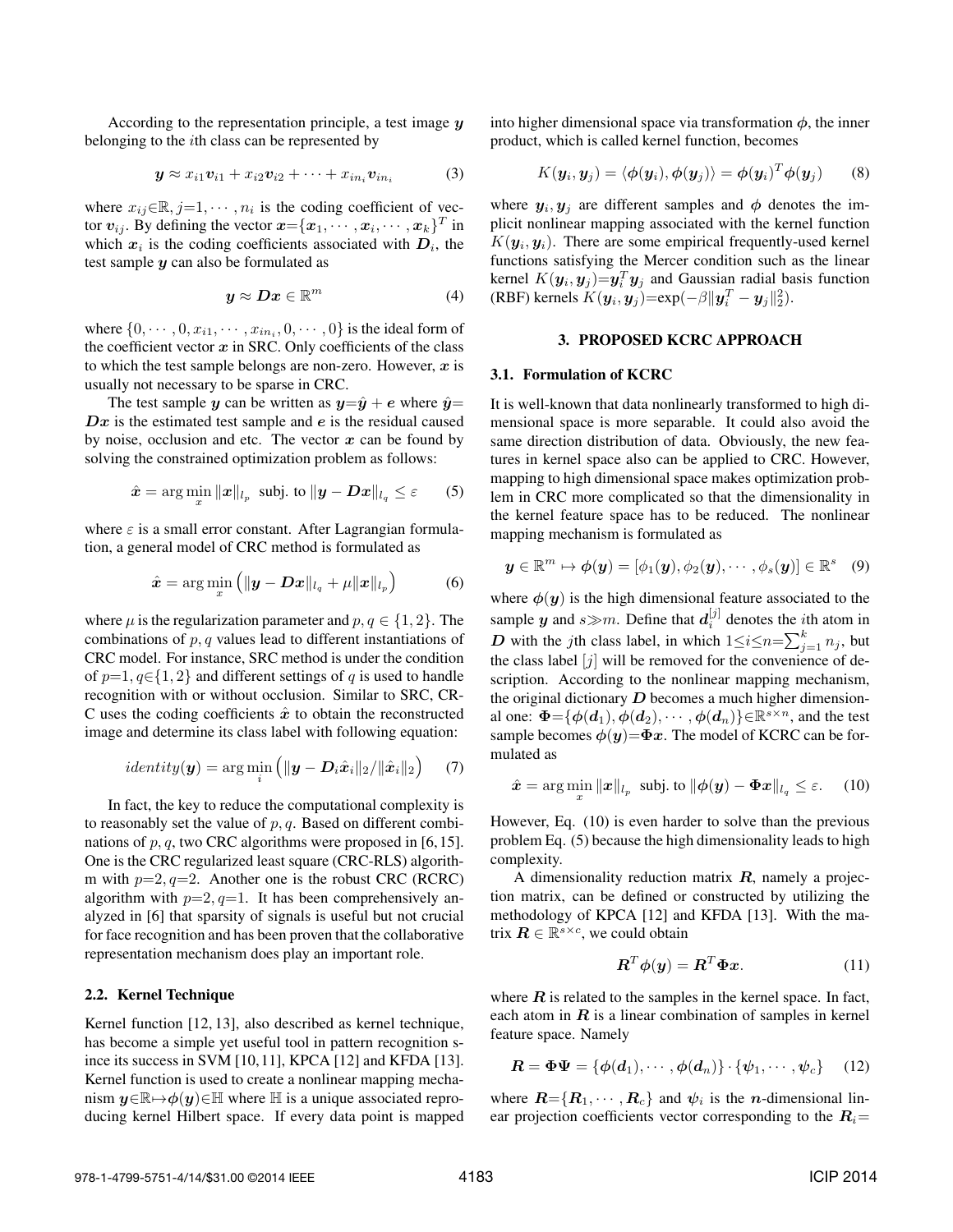$\sum_{j=1}^{n} \psi_{i,j} \phi(d_j) = \Phi \psi_i$ . In [9],  $\Psi \in \mathbb{R}^{n \times c}$  is called pseudotransformation matrix. Then we put Eq. (12) into Eq. (11):

$$
(\mathbf{\Phi}\mathbf{\Psi})^T \phi(\mathbf{y}) = (\mathbf{\Phi}\mathbf{\Psi})^T \mathbf{\Phi} \mathbf{x}
$$
 (13)

from which we can get  $\Psi^{T}K(D, y) = \Psi^{T}Gx$ , where  $\boldsymbol{K}(\boldsymbol{D},\boldsymbol{y})\!\!=\!\![K(\boldsymbol{d}_1,\boldsymbol{y}),\cdots,K(\boldsymbol{d}_n,\boldsymbol{y})]^T$  .  $\boldsymbol{G}$   $(G_{ij}\!\!=\!\!K(\boldsymbol{d}_i,\boldsymbol{d}_j))$ is defined as the kernel Gram matrix that is symmetric and positive semi-definite according to Mercer's theorem. Since G and  $K(D_i, y)$  are given a prior, the last step is to find  $\Psi$  instead of finding  $R$ . Several methods are introduced in [9, 12, 13] to determine the pseudo transformation matrix  $\Psi$ . Particularly, when  $\Psi$  is an identity matrix, no dimensionality reduction is applied. Moreover,  $\Psi$  can also be a random projection matrix to achieve dimensionality reduction.

After substituting the constraint in CRC model with equivalent kernel function constraint, we have

$$
\hat{\boldsymbol{x}} = \arg\min_{\boldsymbol{x}} \|\boldsymbol{x}\|_{l_p} \text{ subj. to } \|\boldsymbol{\Psi}^T \boldsymbol{K}(\boldsymbol{D}, \boldsymbol{y}) - \boldsymbol{\Psi}^T \boldsymbol{G} \boldsymbol{x}\|_{l_q} < \varepsilon \tag{14}
$$

which is the model of KCRC approach. Additionally, a small perturbation would be added to  $\Psi^T G$  if the norm of a column is close to 0. Namely, add a small number to every element of matrix  $\Psi^T G$ . The model of KCRC can be formulated to another form shown as follows:

$$
\hat{\boldsymbol{x}} = \arg\min_{\boldsymbol{x}} \left( \|\boldsymbol{\Psi}^T \boldsymbol{K}(\boldsymbol{D}, \boldsymbol{y}) - \boldsymbol{\Psi}^T \boldsymbol{G} \boldsymbol{x} \|_{l_q} + \mu \|\boldsymbol{x}\|_{l_p} \right) \tag{15}
$$

from which we could derive two specific algorithms. With  $p=$ 2,  $q=2$ , the  $l_2$  minimization model can efficiently solve x with low computational complexity. The regularized least square algorithm is applied to solve this optimization problem (Algorithm 1). Facing images with occlusion and corruption, we could set  $p=2$ ,  $q=1$ . More robustness is gained by making the first term a  $l_1$  regularized one. Let  $e = \Psi^T K(D, y) - \Psi^T G x$ and  $p=2$ ,  $q=1$ . Eq. (14) is rewritten as

$$
\hat{\boldsymbol{x}} = \arg\min_{\boldsymbol{x}} \left( \|\boldsymbol{e}\|_{l_1} + \mu \|\boldsymbol{x}\|_{l_2} \right)
$$
  
subj. to 
$$
\boldsymbol{\Psi}^T \boldsymbol{K}(\boldsymbol{D}, \boldsymbol{y}) = \boldsymbol{\Psi}^T \boldsymbol{G} \boldsymbol{x} + \boldsymbol{e}
$$
 (16)

which is a constrained convex optimization problem that can be solved by Augmented Lagrange Multiplier (ALM) method [16, 17] as Algorithm 2 shown.

### 3.2. Proposed KCRC Algorithms

Two algorithms are designed for KCRC. For normal situations,  $p, q$  are both set as 2. The regularized least square algorithm is applied to solve the model with  $p, q=2$ . Specifically, we give the new dictionary  $D' = \Psi^T G$  and define  $P'$  as the coding basis in kernel CRC-RLS (KCRC-RLS). Namely

$$
\boldsymbol{P}' = \left( (\boldsymbol{\Psi}^T \boldsymbol{G})^T (\boldsymbol{\Psi}^T \boldsymbol{G}) + \mu \cdot \boldsymbol{I} \right)^{-1} \left( \boldsymbol{\Psi}^T \boldsymbol{G} \right)^T. \tag{17}
$$

The test sample is transformed to  $\Psi^T K(D, y)$ . For high level corruption and occlusion, kernel robust CRC (KRCR-C) algorithm ( $p=2, q=1$ ) is designed.  $D'' = \Psi^T G$  is the new dictionary and  $P_k''$  is the coding basis in the kernel space.

Algorithm 1: KCRC-RLS

1. Normalize the columns of  $D' = \Psi^T G$  to unit  $l_2$ -norm.

2. Represent 
$$
y' = \Psi^T K(D, y)
$$
 over dictionary  $D'$  by  
\n $\hat{p}' = P'y'$ 

where 
$$
P' = (D'^T D' + \mu I)^{-1} D'^T
$$
.  
3. Obtain the regularized residuals

$$
r_i = \frac{\|\bm{y} - \bm{D}'\hat{\bm{p}}_i'\|_2}{\|\hat{\bm{p}}_i'\|_2}.
$$

where  $\hat{p}'_i$  is the coding coefficients associated with class i over  $P'$ .

4. Output the identity of  $y'$  (class label) as  $identity(\mathbf{y}') = \arg \min_i(r_i).$ 

# Algorithm 2: KRCRC

1. Normalize the columns of 
$$
D'' = \Psi^T G
$$
 to unit  $l_2$ -norm.

2. Input  $\mathbf{y}''{=}\mathbf{\Psi}^T\boldsymbol{K}(\boldsymbol{D},\boldsymbol{y}),$   $\boldsymbol{x}_0,$   $e_0,$   $k{=}1$  and  $\tau > 0$ .

3. Proceed if  $|x_{k+1} - x_k| > \tau$  is true. If not, output  $\hat{e}, \hat{x}$ and go to step 5.

4. Do the following iteration:  
\n
$$
x_{k+1} = P_k''(y'' - e_k + z_k/\sigma_k)
$$
\n
$$
e_{k+1} = S_{1/\sigma_k}(y'' - D''x_{k+1} + z_k/\sigma_k)
$$
\n
$$
z_{k+1} = z_k + \sigma_k(y'' - D''x_{k+1} - e_{k+1})
$$
\nwhere  $P_k'' = (D''^T D'' + 2\mu/\sigma_k \mathbf{I})^{-1} D''^T$  and  $S_m, m \ge 0$   
\nis the shrinkage coefficient.  $k=k+1$  and go to step 3.

- 5. Represent  $y''$  over dictionary  $D''$  by the converged x.
- 6. Obtain the regularized residuals

$$
r_i = \frac{\|\boldsymbol{y}^{\prime\prime} - \boldsymbol{D}^{\prime\prime}\hat{\boldsymbol{x}}_i\|_2}{\|\hat{\boldsymbol{x}}_i\|_2}.
$$

where  $\hat{x}_i$  is the coding coefficients related to class i.

7. Output the identity of  $y''$  (class label) as

 $identity(\mathbf{y}'') = \arg \min_i(r_i).$ 

## 4. EXPERIMENTS AND RESULTS

# 4.1. Experiments on Data Sets with the Same Direction Distribution

Comparisons between CRC and KCRC on self-built data sets are presented. Two class p-dimensional data sets are built:  $\bm{Q} {=} \{\bm{q}_1, \cdots, \bm{q}_n\} {\in} \mathbb{R}^{p\times n}, \bm{W}{=} \{\bm{w}_1, \cdots, \bm{w}_n\} {\in} \mathbb{R}^{p\times n},$  where  $q_1, -w_1 \in [1, 3]$  and  $q_i = -q_{i+1}, w_i = -w_{i+1}$ . Then we uniformly pick value from [1, 3] and [−3, −1] to construct  $q_1, w_1$ respectively. Then all data is corrupted by Gaussian nose with zero mean and 0.04 variance. By experiments, 2-dimensional situation is shown in Figure 1(a) and Figure 1(b). With different dimension  $p = 2, 8, 16, 32, 64, 128, 256$ , recognition rates of CRC and KCRC are shown in Figure 1(c). It can be found out that KCRC-RLS performs much better than CRC-RLS when facing data with the same direction distribution.

### 4.2. Experiments on Face Data Sets

To evaluate the performance of the proposed KCRC algorithms, a public face data set (Extended YaleB database) has been used. The specific experiment setup is the same as [1].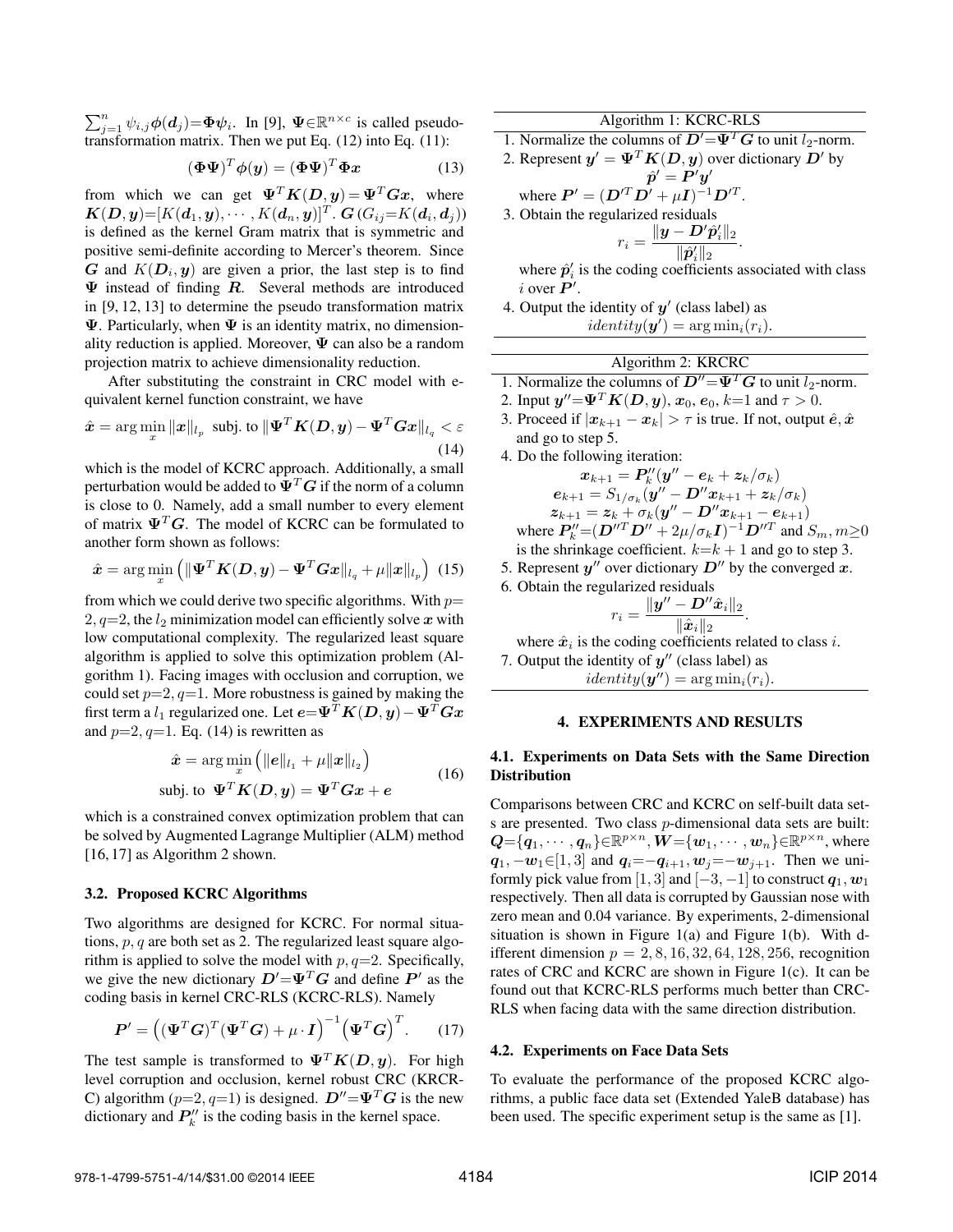

Fig. 1. Recognition result on self-built data set. In (a) and (b), "+" represents data set  $Q$  while " $\circ$ " stands for data set  $W$ . Gray area and white area are judged to class  $Q$  and  $W$  respectively. (a)Decision boundary by CRC-RLS. (b)Decision boundary by KCRC-RLS. (c)Recognition rate vs. dimension.



Fig. 2. (a)Comparison of recognition accuracy. SRC (BP) is solved by  $l_1$ solver in Matlab sparselab toolbox (b)Comparison of test time while the test time of CRC-RLS is set to 1 for better comparison.

#### *4.2.1. Recognition Performance Test*

The recognition performance test has used random test [1] based on Extended Yale B database. Each result is averaged out by 20 times experiments. Recognition accuracy of KCR-C, CRC, SRC and linear SVM are compared in experiments shown in Figure 2, in which we use the random projection matrix as our  $\Psi$ . Moreover, downsample is adopted for face feature extraction. It is obtained that KCRC-RLS can achieve the best recognition accuracy only with slightly more running time than CRC-RLS, but much less than SRC.

### *4.2.2. Robustness Test*

Since KCRC-RLS algorithm is developed to cope with the recognition task under low occlusion and corruption, KRCR-C algorithm is designed to process the recognition with high occlusion and corruption. Pixel corruption and random block occlusion are adopted to do robustness test whose results are shown in Table 1. Experiments show the robustness of KRCRC is slightly better than RCRC. So KRCRC preserves good robustness.

Table 1. Recognition performance comparison on occlusion and corruption between R-SRC, RCRC and KCRC. R-SRC is the robust SRC [1]. The way

| we simulate the occlusion and corruption situation is also the same as [1]. |       |        |        |       |       |       |
|-----------------------------------------------------------------------------|-------|--------|--------|-------|-------|-------|
| <b>Occlusion</b>                                                            | $0\%$ | $10\%$ | $20\%$ | 30%   | 40%   | 50%   |
| $R-SRC(BP)$                                                                 | 100%  | 100%   | 99.3%  | 97.9% | 89.7% | 63.9% |
| <b>RCRC</b>                                                                 | 100%  | 100%   | 100%   | 97.3% | 92.5% | 83.1% |
| <b>KRCRC</b>                                                                | 100%  | 100%   | 100%   | 97.8% | 93.1% | 83.7% |
| Corruption                                                                  | $0\%$ | $10\%$ | $30\%$ | 50%   | 70%   | 90%   |
| $R-SRC(BP)$                                                                 | 100%  | 100%   | 100%   | 100%  | 91.0% | 6.9%  |
| <b>RCRC</b>                                                                 | 100%  | 100%   | 100%   | 100%  | 91.1% | 18.2% |
| <b>KRCRC</b>                                                                | 100%  | 100%   | 100%   | 100%  | 91.9% | 20.2% |

### 4.3. Experiments on Car Logos Data Sets

This experiment is to further test the performance of KCRC approach. A portion of car logos are automatically collected by a video surveillance camera while others are downloaded from the internet. So the car logo images have large variations in terms of image resolution, lighting condition, noise condition, background et al. Data samples are given in Figure 3(a). There are 3 data sets: 300 images (10 classes), 500 images (13 classes) and 1000 images (21 classes). We randomly select 10 images in each class as training samples and the remaining as test samples. Results are averaged across 20 times experiments for accuracy. It can be seen that KCRC-RLS and KRCRC perform well in the experiment. Stable recognition rates show that KRCRC is more robust than KCRC-RLS.



Fig. 3. Experiment on car logos database. KFDA and KPCA stand for the kernel space dimensionality reduction method used in KFDA, KPCA respectively. Identity means no dimensionality reduction in the kernel space. (a)Car logos data (b)All images are downsampled and resized to 32×32 (1024 dimensions). (c)Eigenface is adopted to extract the feature (80 dimensions).

#### 5. CONCLUSION

In this work, we have elaborated the CRC method [6] and proposed the kernel CRC approach. Kernel technique is smoothly combined with the CRC method. The proposed KCRC enhances the discrimination ability of CRC, making the decision boundary more reasonable, and achieves the high recognition accuracy with low complexity. Experiments verified that KCRC approach outperforms CRC, SRC and linear SVM.